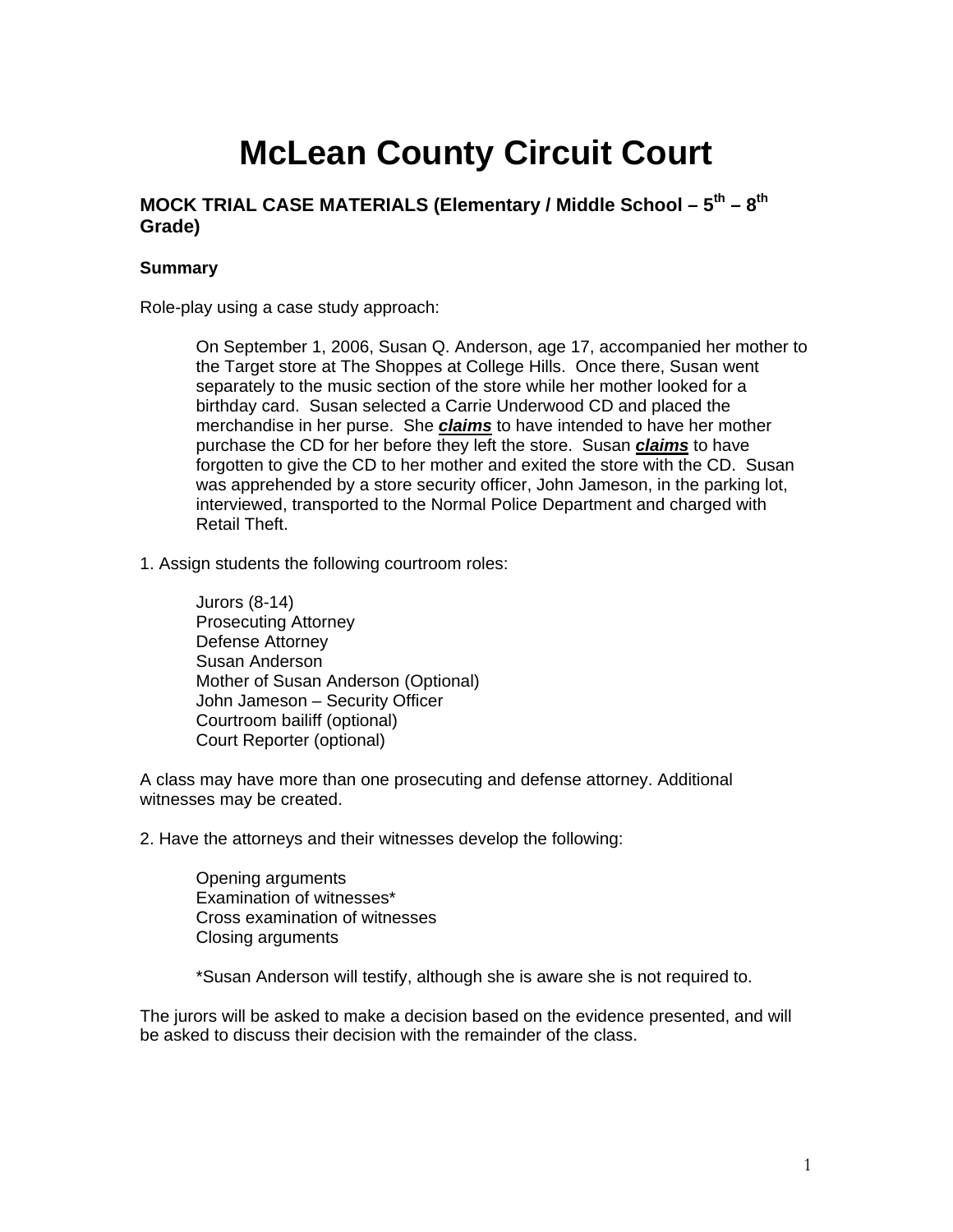## **Background Material for Elementary / Middle School Mock Trial**

- 1. There are two ways that a person may be charged with a **CRIME.**
	- (a) The State's Attorney may sign a verified **INFORMATION** charging a person with committing a crime.
	- (b) A Grand Jury may sign an **INDICTMENT** after it hears sworn witnesses and determines that there is probable cause to believe that a person committed the crime charged.
- 2. There are two classifications of crime:
	- (a) A **Misdemeanor** is a crime for which the punishment shall not exceed one year in jail and a fine of up to \$2,500.00. Examples of misdemeanors include: battery, theft under \$300, unlawful use of weapons, possession or consumption of alcohol, possession of cannabis under 30 grams and resisting a police officer.
	- (b) A **Felony** is a crime punishable by death or by imprisonment in a state penitentiary for more than one year. The State's Attorney must show probable cause that the defendant committed the crime before the defendant can be required to stand trial. Examples of felonies include: murder, kidnapping, burglary, forgery, robbery, arson, theft over \$300 and sale or delivery of a controlled substance.
- 3. It is very important to understand that each person is **responsible** for his/her own acts. Anyone thirteen (13) years or older can be treated as an adult under the criminal laws. However, persons between the ages of 7 and 17 are treated under the Juvenile Court Act, except in the most serious cases. On your  $17<sup>th</sup>$ birthday, you become an adult for criminal law purposes.
- 4. COURT PROCEEDINGS:
	- (a) PARTICIPANTS
		- 1. **JUDGE** is an attorney who has been selected to be a judge.
		- 2. **STATE'S ATTORNEY** is an attorney who represents all the people of the State of Illinois in prosecuting those responsible for criminal acts.
		- 3. **DEFENSE ATTORNEY** is an attorney representing the person charged with a crime.
		- 4. **BAILIFF** is a court official, usually a deputy sheriff, who keeps order in the courtroom and handles various errands for the judge and clerk.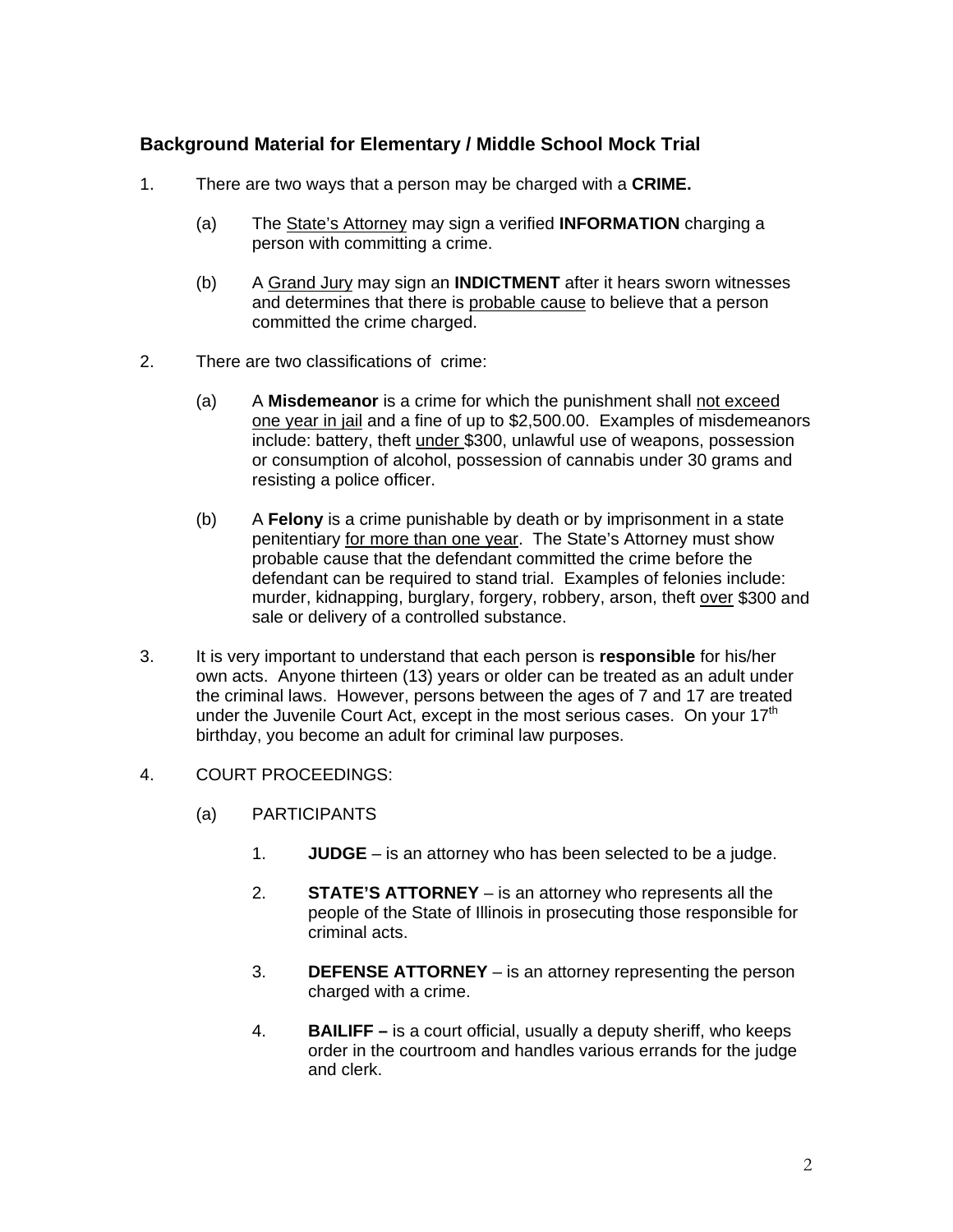- 5. **CLERK**  is an official or employee who handles the business of a court of a system of courts, maintains files of each case, and issues routine documents.
- 6. **COURT REPORTER** is a person responsible for making a full reporting, by machine notes, of the evidence and such other proceedings in trials and judicial proceedings to which (s)he is assigned by the Chief Judge of the Circuit.
- 7. **JURORS**  are the 12 people who listen to the witnesses and unanimously decide whether or not the defendant is guilty of the offense charged. It is the jury's duty to resolve disputed questions of fact in the case and to use the law explained to them by the Judge to decide on their verdict.
- (b) **ARRAIGNMENT**  is the first Court appearance. The Judge tells the defendant the name of the charge against him/her, maximum penalty he/she can receive upon a finding or plea of guilty, sets bond if he/she is in custody, determines whether a public defender should be appointed and sets the next hearing date either for a pretrial in jury cases or a bench trial.
- (c) **PLEA AGREEMENT** is an agreement entered into by the State's Attorney and the defendant in exchange for a plea of guilty to some or all of the charges. The Judge may refuse the plea agreement if he/she feels that the terms of the agreement are not appropriate.
- (d) **BENCH TRIAL** is a trial held before a Judge who will determine what the facts are and what the law is and decide whether the defendant is guilty or not guilty based on the evidence and the law. Upon a finding of guilty, the Judge will sentence the defendant.
- (e) **JURY TRIAL** is a trial held before a Judge and a jury. The jury (which is selected at random) decides what happened (the facts of the incident) based on the evidence heard during the trial, and the law is then explained to them by the Judge. The jury applies the law to the facts and in this way decides the case.
- 5. If you are charged with a crime, you still have certain important **Rights** that protect you.
	- (a) You are **PRESUMED INNOCENT** until you are **PROVEN GUILTY BEYOND A REASONABLE DOUBT**. This means that the State's Attorney must prove beyond a reasonable doubt both that the crime was actually committed and that it was committed by you.
	- (b) You do not have to testify against yourself. In other words, you do not have to say whether or not you committed the crime; this is know as your **RIGHT AGAINST SELF-INCRIMINATION**.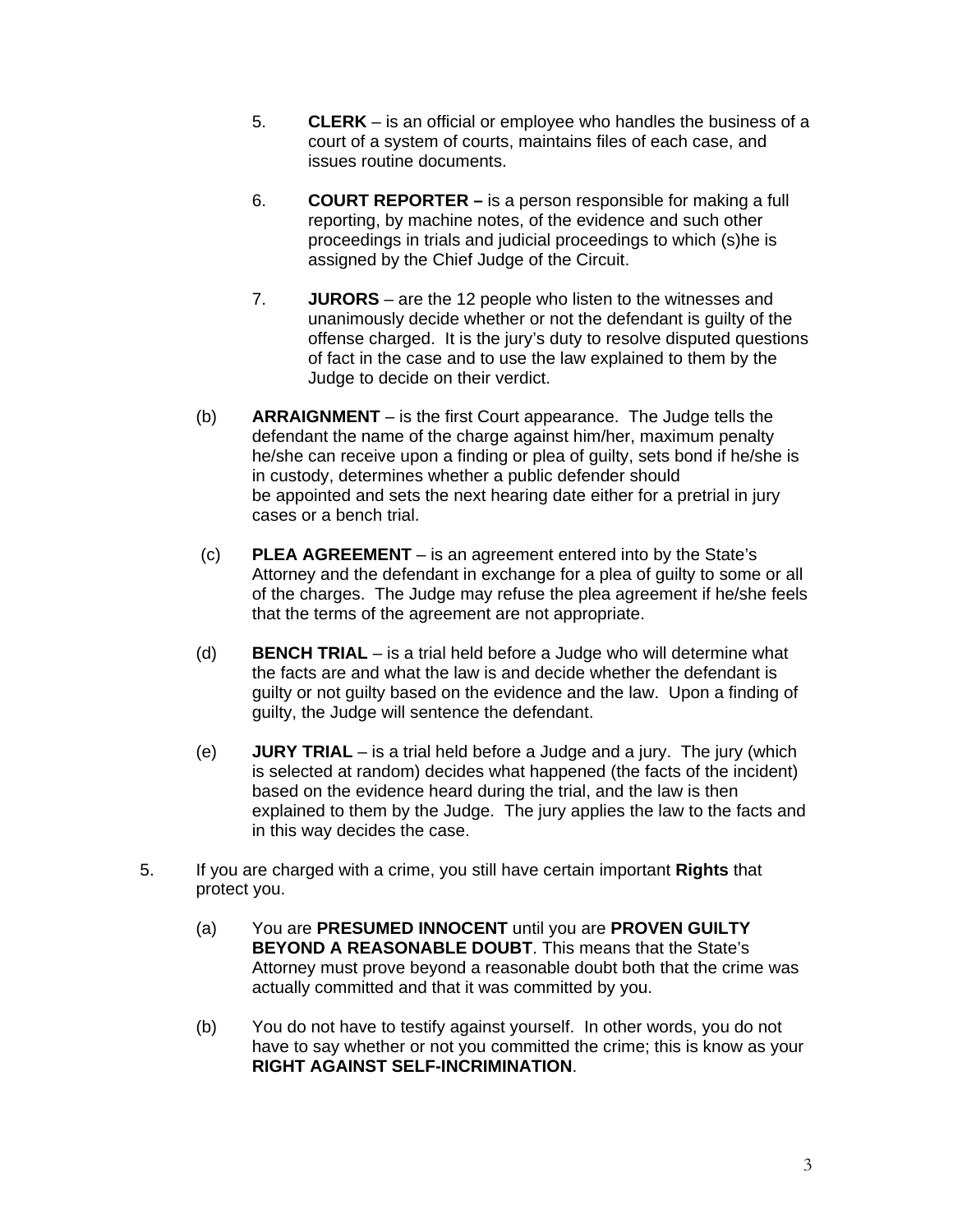- (c) You have the **RIGHT TO HAVE AN ATTORNEY** help defend you anytime you are charged with committing a crime. If you do not have enough money to hire an attorney, the Court will provide a public defender for you.
- (d) You have a **RIGHT TO A JURY TRIAL**, unless you are being tried in a Juvenile Court, in which case, the Juvenile Court Judge will decide the case.
- (e) You have the **RIGHT TO BE FREE FROM DOUBLE JEOPARDY**, which means that you cannot be charged with the same crime twice.
- (f) You have the **RIGHT TO CONFRONT WITNESSES**. During your trial you may ask questions of witnesses who are testifying against you, which they must answer under oath.
- (g) You have the **RIGHT TO SUBPOENA WITNESSES**. If you know of someone who could help prove that you did not commit the crime, you can require him/her to appear in Court and testify.
- (h) You have the **RIGHT TO A SPEEDY TRIAL**. If you demand a speedy trial, you must be tried within 120 days if you are in jail and 160 days if you are released on bond.
- 6. After all of the evidence has been presented and examined, the Judge or the jury will find a person GUILTY or NOT GUILTY.
	- (a) To find a person GUILTY the Judge or jury must be convinced BEYOND A REASONABLE DOUBT that the person has committed the crime.
	- (b) If there is still a REASONABLE DOUBT in the mind of the Judge or jury, the person charged must be found NOT GUILTY. (Note that the Judge or jury does not say that the person is "innocent," rather, there is just not enough evidence to prove beyond a reasonable doubt that he or she committed the crime as charged.)
- 7. Possible Sentences:

| <b>Fines</b>          |                                                     |
|-----------------------|-----------------------------------------------------|
| <b>Petty Offenses</b> | Up to \$1,000                                       |
| Misdemeanor           | Up to \$2,500                                       |
| Felony                | Up to \$25,000 or greater amount stated in statute. |
|                       |                                                     |

(b) Restitution

The defendant may be ordered to pay for damages suffered by the victim, including those reimbursed by insurance.

(c) Court Supervision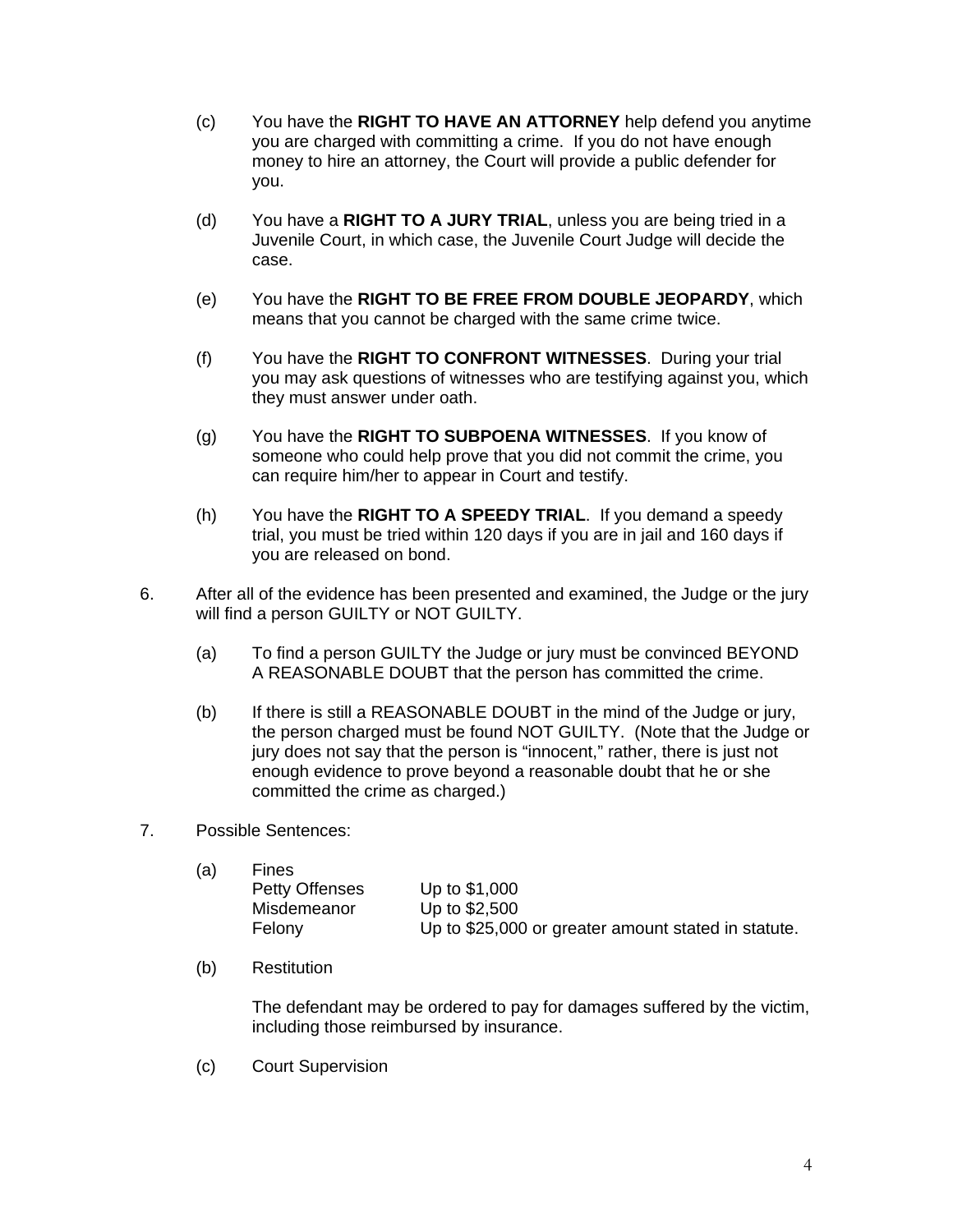The defendant receives no conviction on his record so long as he doesn't violate the law during term of supervision. If he violates the law during the term of Court Supervision, he can be re-sentenced up to the maximum penalty.

(d) Conditional Discharge

Conditional Discharge is a form of probation – but the defendant is not required to report to a probation officer. If he violates the law during the term of Conditional Discharge, he can be re-sentenced up to the maximum penalty. The defendant receives a conviction of record.

(e) Probation

The defendant is required to report to a probation officer. If he violates the law during the term of probation he can be re-sentenced up to the maximum penalty. The defendant receives a conviction on his record.

(f) Jail

The Defendant can be sentenced to serve periodic, work release or straight time in jail.

(g) Alcohol or Drug Programs

Several programs are available as a part of a sentence.

8. Appeal

A defendant has 30 days after sentencing in which to file a Notice of Appeal. If defendant pled guilty, he must within 30 days file a Motion to Withdraw Plea of Guilty and vacate the judgment. If his motion is denied, he has 30 days following denial to file a Notice of Appeal with the Appellate Court. A defendant will be provided an attorney and a free transcript of the trial if he is unable to afford these services.

#### **COMMON OFFENSES COMMITTED BY JUVENILES**

Criminal Offenses: The following are the more common criminal offenses committed by young people. Explanations provide a general idea of what constitutes the illegal act.

- 1. Assault involves threatening someone so that the person reasonably fears he/she will be hurt.
- 2. Battery is intentionally hitting someone. When a knife or other dangerous weapon is used, the offense will be aggravated assault or aggravated battery.